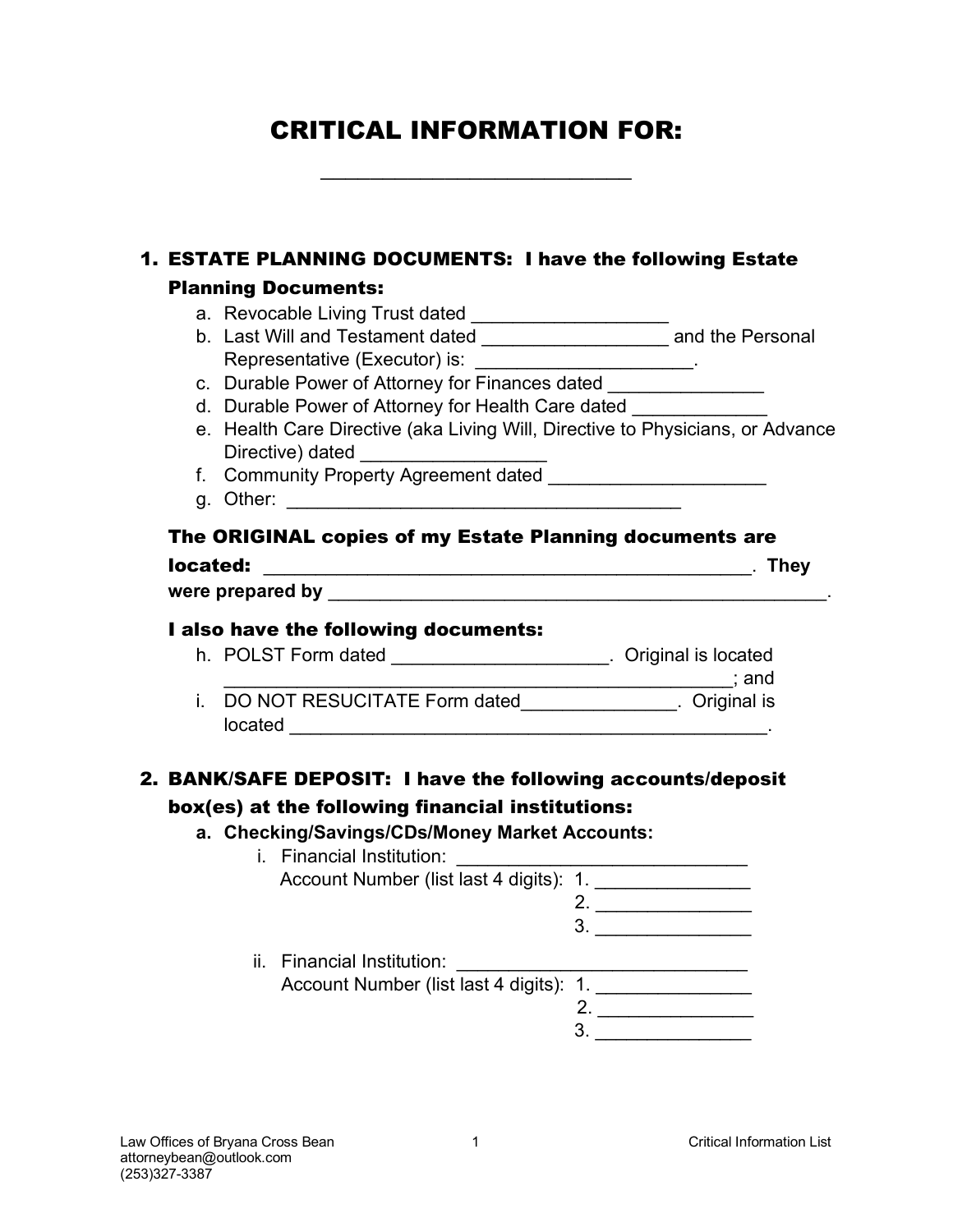|  | iii. Financial Institution:                  |                                                                                                                                                                                                                                                                                                                                                                                                                                                                                             |
|--|----------------------------------------------|---------------------------------------------------------------------------------------------------------------------------------------------------------------------------------------------------------------------------------------------------------------------------------------------------------------------------------------------------------------------------------------------------------------------------------------------------------------------------------------------|
|  |                                              |                                                                                                                                                                                                                                                                                                                                                                                                                                                                                             |
|  |                                              | 2.                                                                                                                                                                                                                                                                                                                                                                                                                                                                                          |
|  |                                              | 3.<br><u> 1989 - Andrea Station Books, amerikansk politiker (</u>                                                                                                                                                                                                                                                                                                                                                                                                                           |
|  | iv. Financial Institution:                   |                                                                                                                                                                                                                                                                                                                                                                                                                                                                                             |
|  | Account Number (list last 4 digits): 1.      |                                                                                                                                                                                                                                                                                                                                                                                                                                                                                             |
|  |                                              | 2.<br>$\begin{array}{ccccccccccccc} \multicolumn{2}{c}{} & \multicolumn{2}{c}{} & \multicolumn{2}{c}{} & \multicolumn{2}{c}{} & \multicolumn{2}{c}{} & \multicolumn{2}{c}{} & \multicolumn{2}{c}{} & \multicolumn{2}{c}{} & \multicolumn{2}{c}{} & \multicolumn{2}{c}{} & \multicolumn{2}{c}{} & \multicolumn{2}{c}{} & \multicolumn{2}{c}{} & \multicolumn{2}{c}{} & \multicolumn{2}{c}{} & \multicolumn{2}{c}{} & \multicolumn{2}{c}{} & \multicolumn{2}{c}{} & \multicolumn{2}{c}{} & \$ |
|  |                                              | 3.                                                                                                                                                                                                                                                                                                                                                                                                                                                                                          |
|  | v. Financial Institution:                    |                                                                                                                                                                                                                                                                                                                                                                                                                                                                                             |
|  | Account Number (list last 4 digits): 1.      |                                                                                                                                                                                                                                                                                                                                                                                                                                                                                             |
|  |                                              | <u> 1989 - Johann Barbara, martin a</u>                                                                                                                                                                                                                                                                                                                                                                                                                                                     |
|  |                                              | 3.                                                                                                                                                                                                                                                                                                                                                                                                                                                                                          |
|  | b. Safe Deposit Box(es):                     |                                                                                                                                                                                                                                                                                                                                                                                                                                                                                             |
|  | <i>i.</i> Financial Institution and Address: |                                                                                                                                                                                                                                                                                                                                                                                                                                                                                             |
|  |                                              |                                                                                                                                                                                                                                                                                                                                                                                                                                                                                             |
|  | ii. Financial Institution and Address:       |                                                                                                                                                                                                                                                                                                                                                                                                                                                                                             |

\_\_\_\_\_\_\_\_\_\_\_\_\_\_\_\_\_\_\_\_\_\_\_\_\_\_\_\_\_\_\_\_\_\_\_\_\_\_\_\_\_\_\_\_\_\_\_\_\_\_\_\_

#### 3. OTHER IMPORTANT DOCUMENTS are located:

- a. Birth Certificate: \_\_\_\_\_\_\_\_\_\_\_\_\_\_\_\_\_\_\_\_\_\_\_\_\_\_\_\_\_\_\_\_\_\_\_\_\_\_\_\_\_
- b. Marriage Certificate: \_\_\_\_\_\_\_\_\_\_\_\_\_\_\_\_\_\_\_\_\_\_\_\_\_\_\_\_\_\_\_\_\_\_\_\_\_\_
- c. Divorce Decree: \_\_\_\_\_\_\_\_\_\_\_\_\_\_\_\_\_\_\_\_\_\_\_\_\_\_\_\_\_\_\_\_\_\_\_\_\_\_\_\_\_
- d. Social Security Card: \_\_\_\_\_\_\_\_\_\_\_\_\_\_\_\_\_\_\_\_\_\_\_\_\_\_\_\_\_\_\_\_\_\_\_\_\_
- e. Medicare Card: \_\_\_\_\_\_\_\_\_\_\_\_\_\_\_\_\_\_\_\_\_\_\_\_\_\_\_\_\_\_\_\_\_\_\_\_\_\_\_\_\_\_
- f. Deed to Real Property: \_\_\_\_\_\_\_\_\_\_\_\_\_\_\_\_\_\_\_\_\_\_\_\_\_\_\_\_\_\_\_\_\_\_\_\_
- g. Vehicle Title: \_\_\_\_\_\_\_\_\_\_\_\_\_\_\_\_\_\_\_\_\_\_\_\_\_\_\_\_\_\_\_\_\_\_\_\_\_\_\_\_\_\_\_\_

#### 4. INSURANCE:

#### **a. Life Insurance:**

| POLICY NO. | <b>LOCATION</b> |  |
|------------|-----------------|--|
|            |                 |  |
|            |                 |  |
|            |                 |  |
|            |                 |  |
|            |                 |  |
|            |                 |  |
|            |                 |  |
|            |                 |  |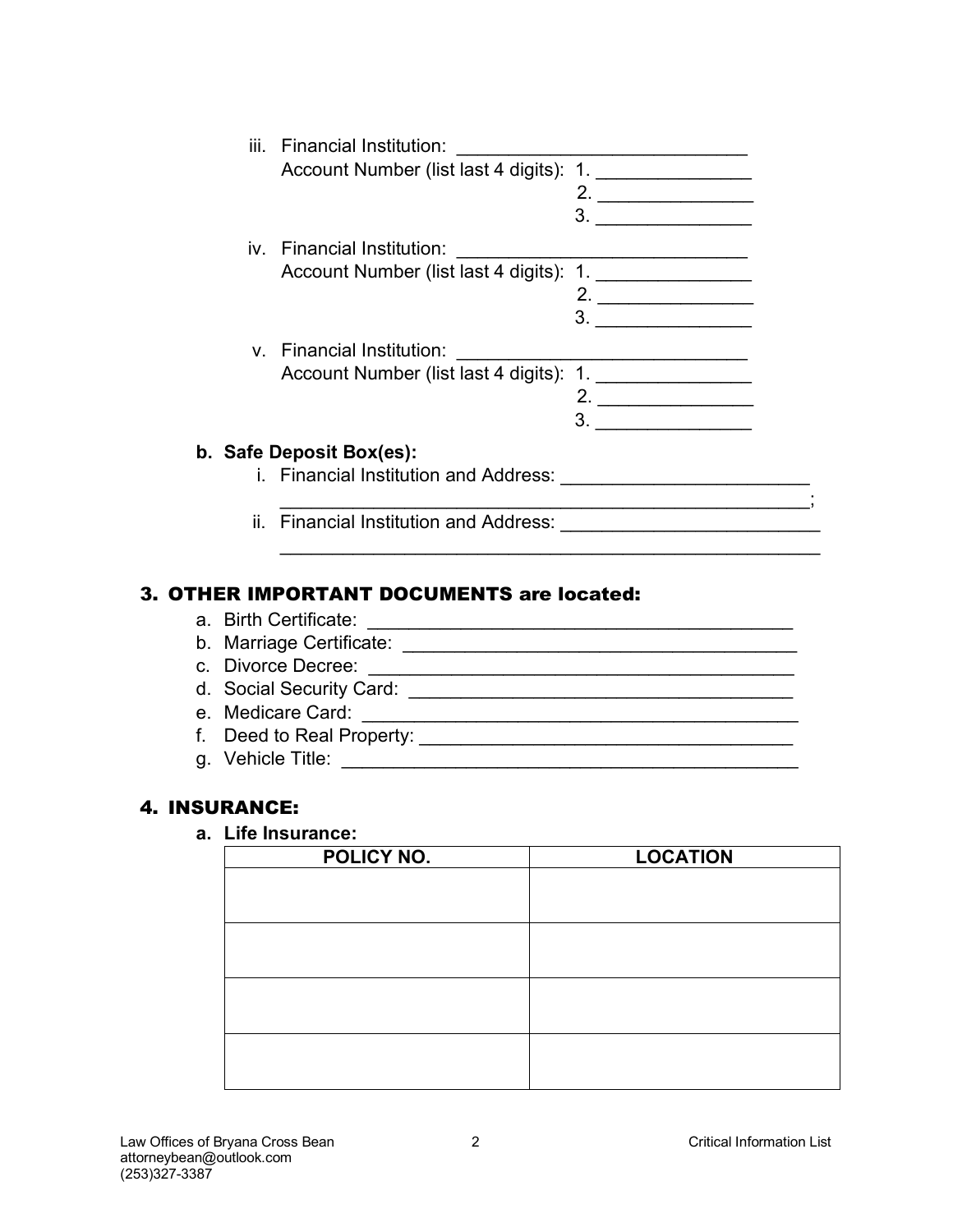| $\sim$<br>POLICY NO. | <b>LOCATION</b> |
|----------------------|-----------------|
| Auto:                |                 |
| Fire:                |                 |
| Health:              |                 |
| Casualty:            |                 |
| Other:               |                 |

**b. Auto, fire, casualty, health and other insurance policies:**

### 5. INVESTMENT ACCOUNTS, RETIREMENT ACCOUNTS, ANNUITIES, ETC:

\_\_\_\_\_\_\_\_\_\_\_\_\_\_\_\_\_\_\_\_\_\_\_\_\_\_\_\_\_\_\_\_\_\_\_\_\_\_\_\_\_\_\_\_\_\_\_\_\_\_\_\_\_\_\_\_\_\_\_\_\_\_\_\_ \_\_\_\_\_\_\_\_\_\_\_\_\_\_\_\_\_\_\_\_\_\_\_\_\_\_\_\_\_\_\_\_\_\_\_\_\_\_\_\_\_\_\_\_\_\_\_\_\_\_\_\_\_\_\_\_\_\_\_\_\_\_\_\_ \_\_\_\_\_\_\_\_\_\_\_\_\_\_\_\_\_\_\_\_\_\_\_\_\_\_\_\_\_\_\_\_\_\_\_\_\_\_\_\_\_\_\_\_\_\_\_\_\_\_\_\_\_\_\_\_\_\_\_\_\_\_\_\_ \_\_\_\_\_\_\_\_\_\_\_\_\_\_\_\_\_\_\_\_\_\_\_\_\_\_\_\_\_\_\_\_\_\_\_\_\_\_\_\_\_\_\_\_\_\_\_\_\_\_\_\_\_\_\_\_\_\_\_\_\_\_\_\_ \_\_\_\_\_\_\_\_\_\_\_\_\_\_\_\_\_\_\_\_\_\_\_\_\_\_\_\_\_\_\_\_\_\_\_\_\_\_\_\_\_\_\_\_\_\_\_\_\_\_\_\_\_\_\_\_\_\_\_\_\_\_\_\_

Name and address of Brokerage Firm(s):

#### 6. REAL ESTATE OWNED:

| <b>PARCEL ADDRESS:</b> | <b>CITY &amp; STATE</b> |
|------------------------|-------------------------|
|                        |                         |
|                        |                         |
|                        |                         |
|                        |                         |
|                        |                         |
|                        |                         |
|                        |                         |
|                        |                         |
|                        |                         |
|                        |                         |